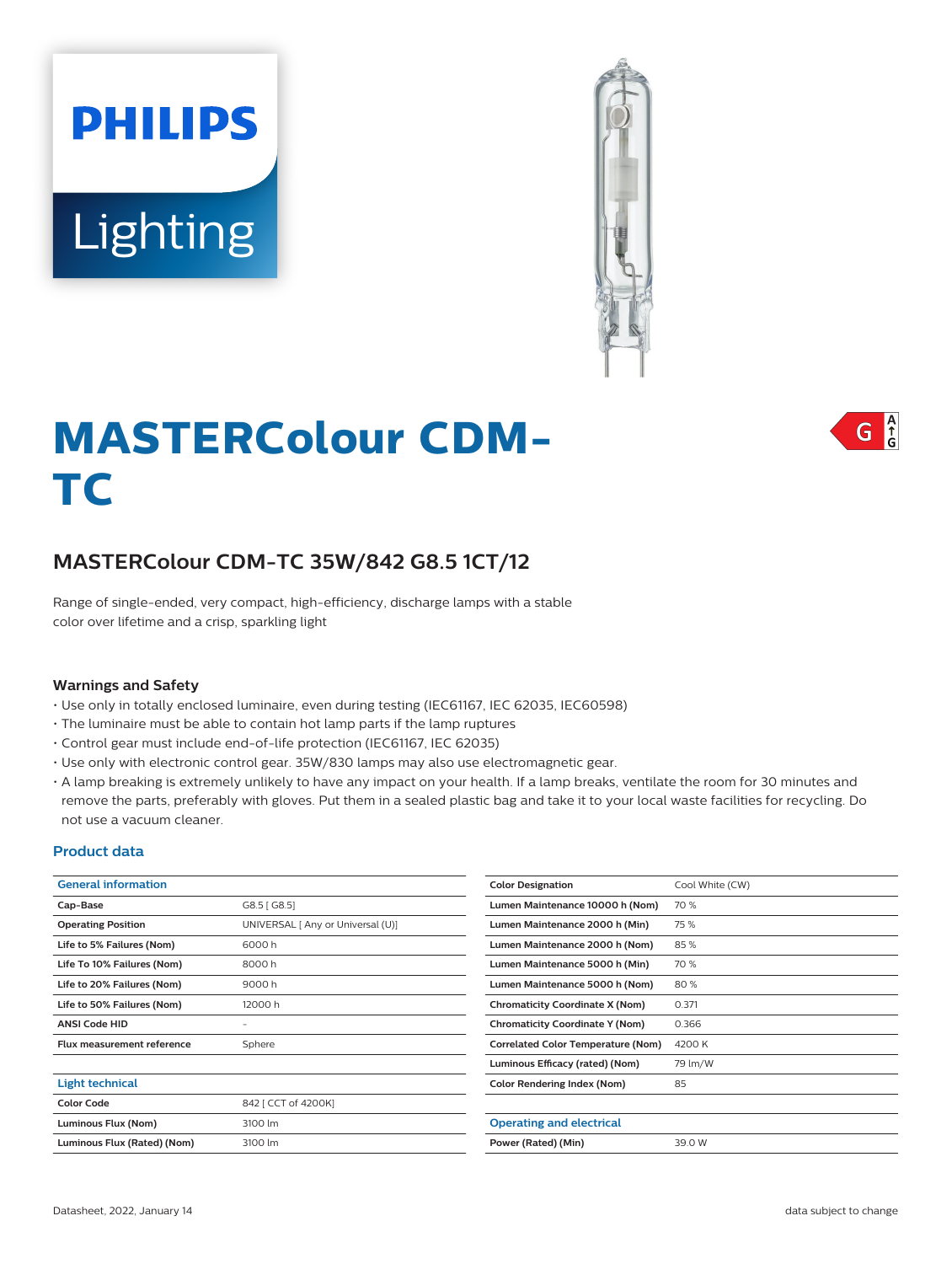# **MASTERColour CDM-TC**

| Power (Nom)                     | 39.1 W            |  |  |  |
|---------------------------------|-------------------|--|--|--|
| Ignition Supply Voltage (Max)   | 198 V             |  |  |  |
| Ignition Supply Voltage (Min)   | 198 V             |  |  |  |
| Re-Ignition Time (Min) (Max)    | 15 min            |  |  |  |
| Ignition Time (Max)             | 30 <sub>s</sub>   |  |  |  |
| Voltage (Max)                   | 93 V              |  |  |  |
| Voltage (Min)                   | 77 V              |  |  |  |
| <b>Voltage (Nom)</b>            | 85 V              |  |  |  |
|                                 |                   |  |  |  |
| <b>Controls and dimming</b>     |                   |  |  |  |
| Dimmable                        | <b>No</b>         |  |  |  |
| Run-Up Time 90% (Max)           | 3 min             |  |  |  |
|                                 |                   |  |  |  |
| <b>Mechanical and housing</b>   |                   |  |  |  |
| <b>Bulb Finish</b>              | Clear             |  |  |  |
| <b>Bulb Material</b>            | UV-Block Quartz   |  |  |  |
| <b>Bulb Shape</b>               | T14 [ T 14 mm]    |  |  |  |
|                                 |                   |  |  |  |
| <b>Approval and application</b> |                   |  |  |  |
| <b>Energy Efficiency Class</b>  | G                 |  |  |  |
| Mercury (Hg) Content (Max)      | 2.7 <sub>mg</sub> |  |  |  |
| Mercury (Hg) Content (Nom)      | 2.7 <sub>mg</sub> |  |  |  |
| Energy Consumption kWh/1000 h   | 40 kWh            |  |  |  |

| <b>EPREL Registration Number</b>     | 473352                                  |  |  |  |
|--------------------------------------|-----------------------------------------|--|--|--|
|                                      |                                         |  |  |  |
| UV                                   |                                         |  |  |  |
| Pet (Niosh) (Min)                    | 8 h/500lx                               |  |  |  |
| Damage Factor D/fc (Max)             | 0.5                                     |  |  |  |
|                                      |                                         |  |  |  |
| Luminaire design requirements        |                                         |  |  |  |
| <b>Bulb Temperature (Max)</b>        | 500 °C                                  |  |  |  |
| Pinch Temperature (Max)              | 300 °C                                  |  |  |  |
|                                      |                                         |  |  |  |
| <b>Product data</b>                  |                                         |  |  |  |
| Full product code                    | 871150020957315                         |  |  |  |
| Order product name                   | MASTERColour CDM-TC 35W/842 G8.5 1CT/12 |  |  |  |
| EAN/UPC - Product                    | 8711500209573                           |  |  |  |
| Order code                           | 928093805125                            |  |  |  |
| <b>Numerator - Quantity Per Pack</b> | 1                                       |  |  |  |
| Numerator - Packs per outer box      | 12                                      |  |  |  |
| Material Nr. (12NC)                  | 928093805125                            |  |  |  |
| Net Weight (Piece)                   | 10.000 g                                |  |  |  |
| <b>ILCOS Code</b>                    | MT/UB-35/842-H-G8.5-17/85               |  |  |  |

### **Dimensional drawing**



**MASTERColour CDM-TC 35W/842 G8.5 1CT/12**

| Product                                                       | $D(max)$ D | $\overline{\phantom{a}}$ o | L (min) L (max) L | C (max) |
|---------------------------------------------------------------|------------|----------------------------|-------------------|---------|
| MASTERColour CDM-TC 15 mm 0.5 in 5 mm 51 mm 53 mm 52 mm 85 mm |            |                            |                   |         |
| 35W/842 G8.5 1CT/12                                           |            |                            |                   |         |